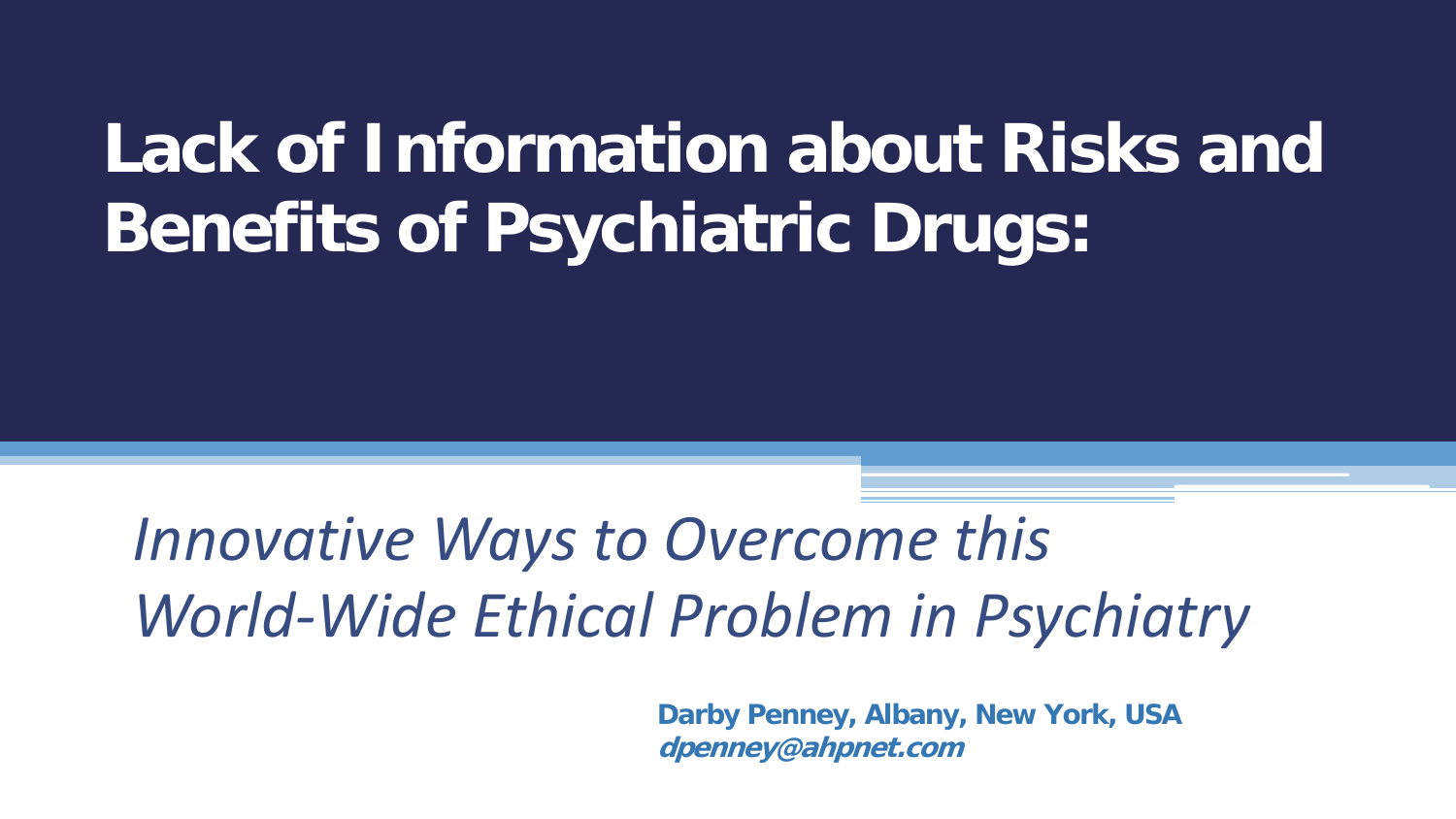### Risks and Benefits of Psychiatric Drugs



- How much information do people in treatment currently receive, when, and from whom?
- What kind of information do they need, and how can they get it?
- How can reliable information be made widely available to assist decision-making?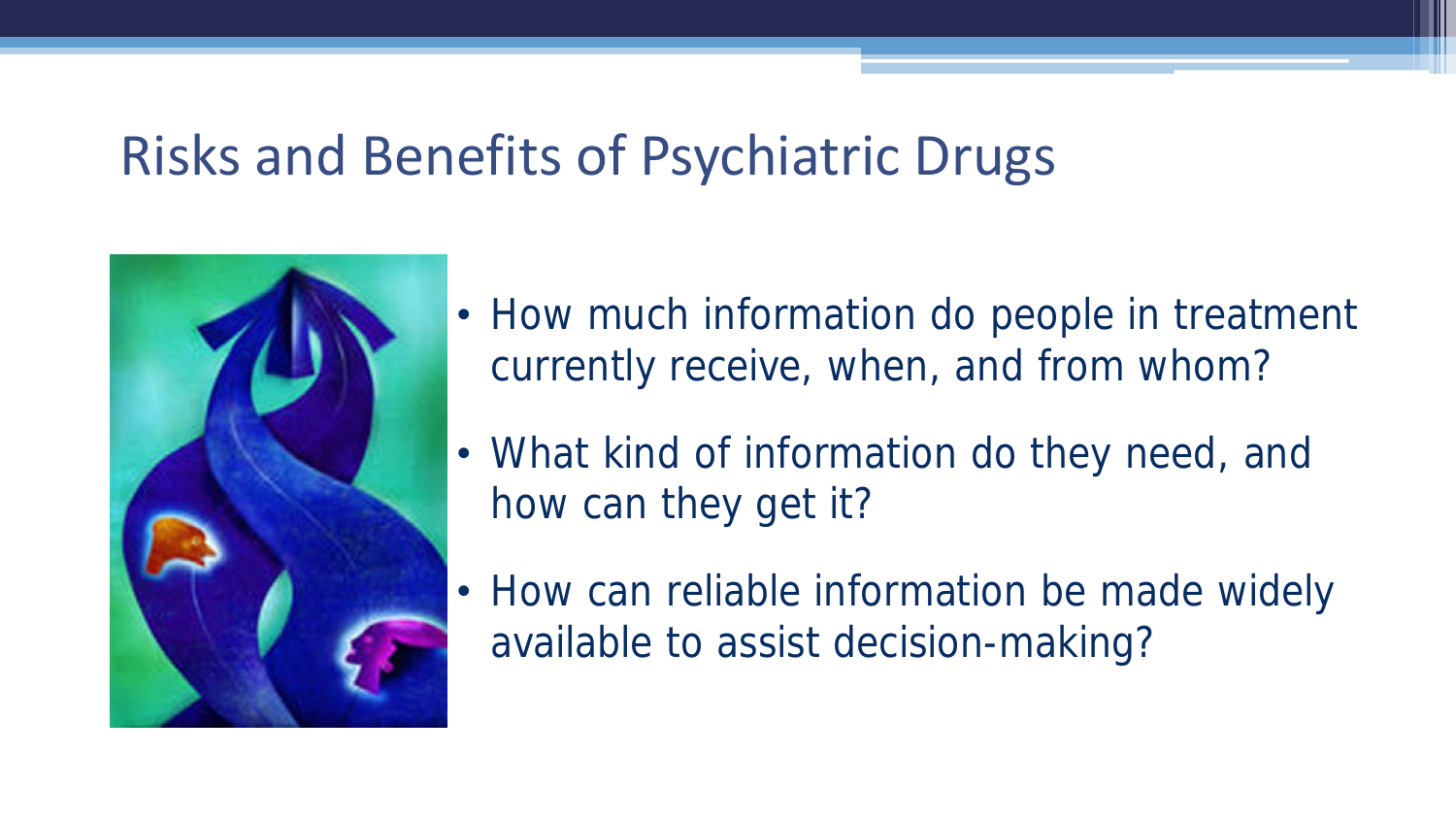### Primary concerns

Lack of access to sufficient information to give true **informed consent** to take psychiatric drugs

Lack of access to information about and support for **safe withdrawal** from psychiatric drugs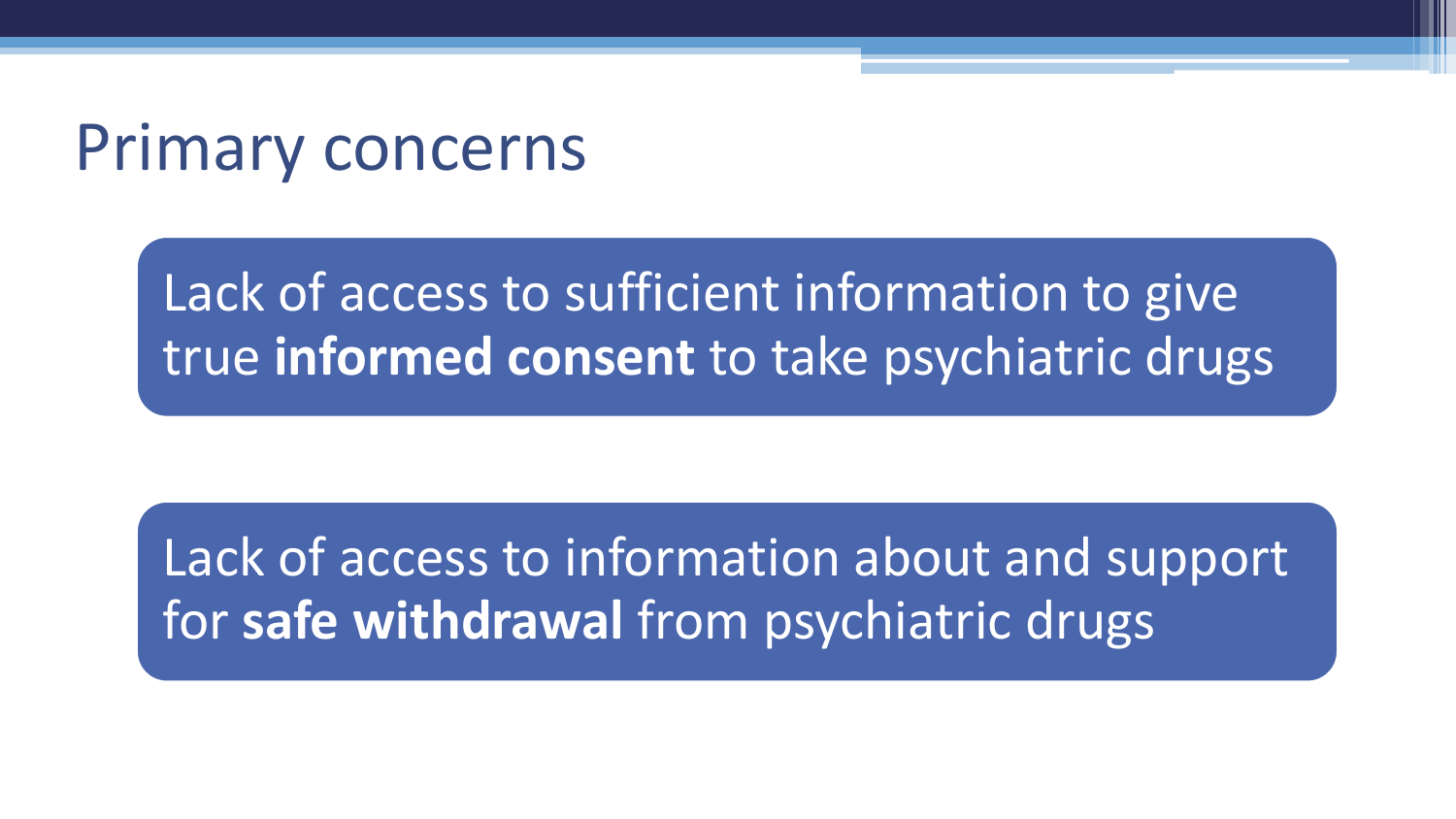#### **Psychiatric Medication Discontinuation/Reduction Study: Findings on Informed Consent**

78% said they did not have enough information to give informed consent when first prescribed these drugs

Only 21% would begin taking drugs if they could make the decision with their current knowledge

Only 28% said their initial decision to take psychiatric drugs was a free choice

Ostrow, Jessell, Hurd, Darrow & Cohen (2017). Discontinuing Psychiatric Medications: A Survey of Long-Term Users. Psychiatric Services, online, July. <https://doi.org/10.1176/appi.ps.201700070>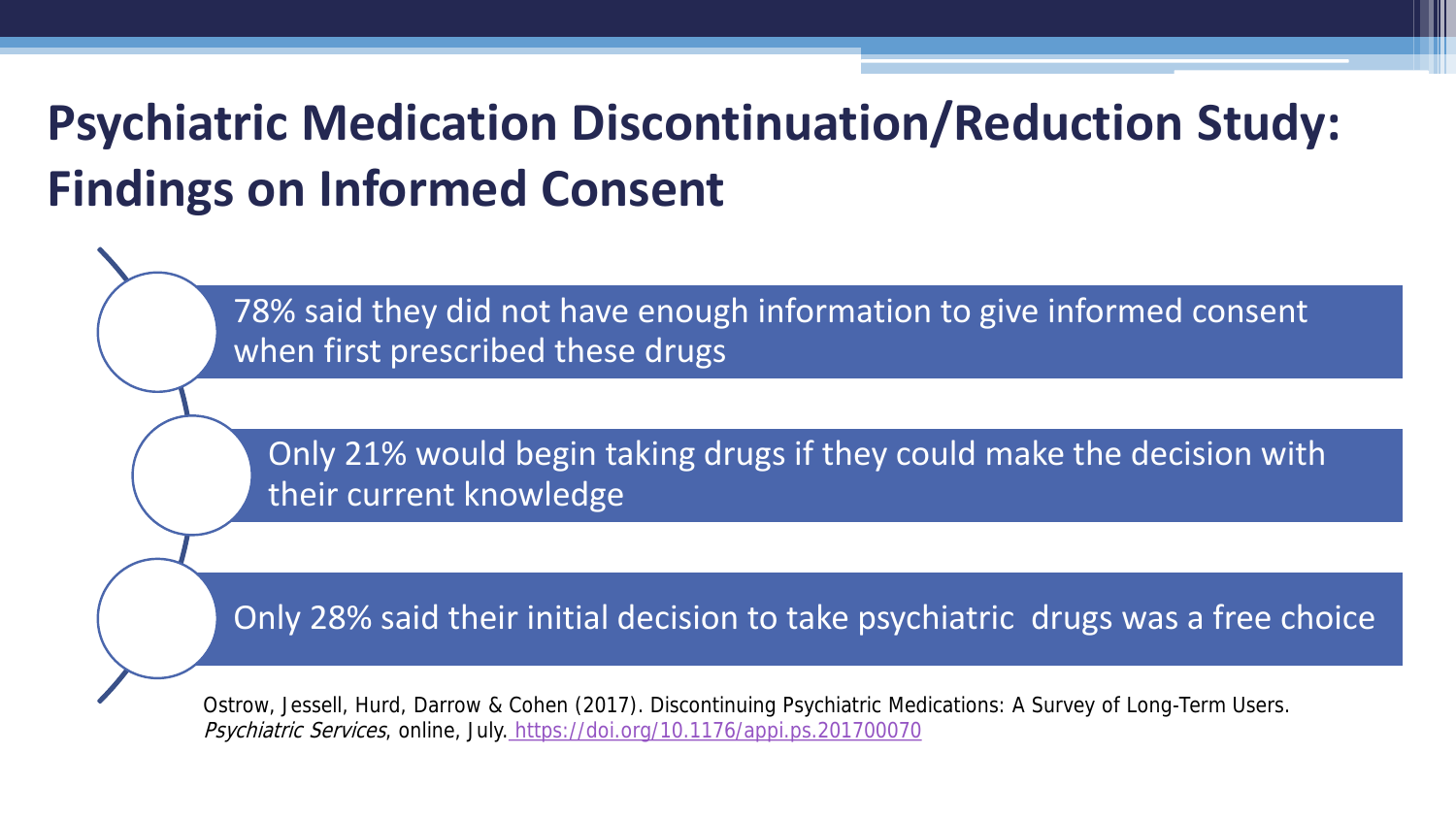#### **Innovative approaches to information needs**

Association of users/survivors in German federal state Rhineland-Palatinate developed independent information sheets on risks and benefits of neuroleptic and anti-depressants, alternatives, withdrawal

US federal project on Shared Decision-Making in Mental Health, created decision support materials, fact sheets on a range of drugs, interactive computer tool for making decisions about neuroleptics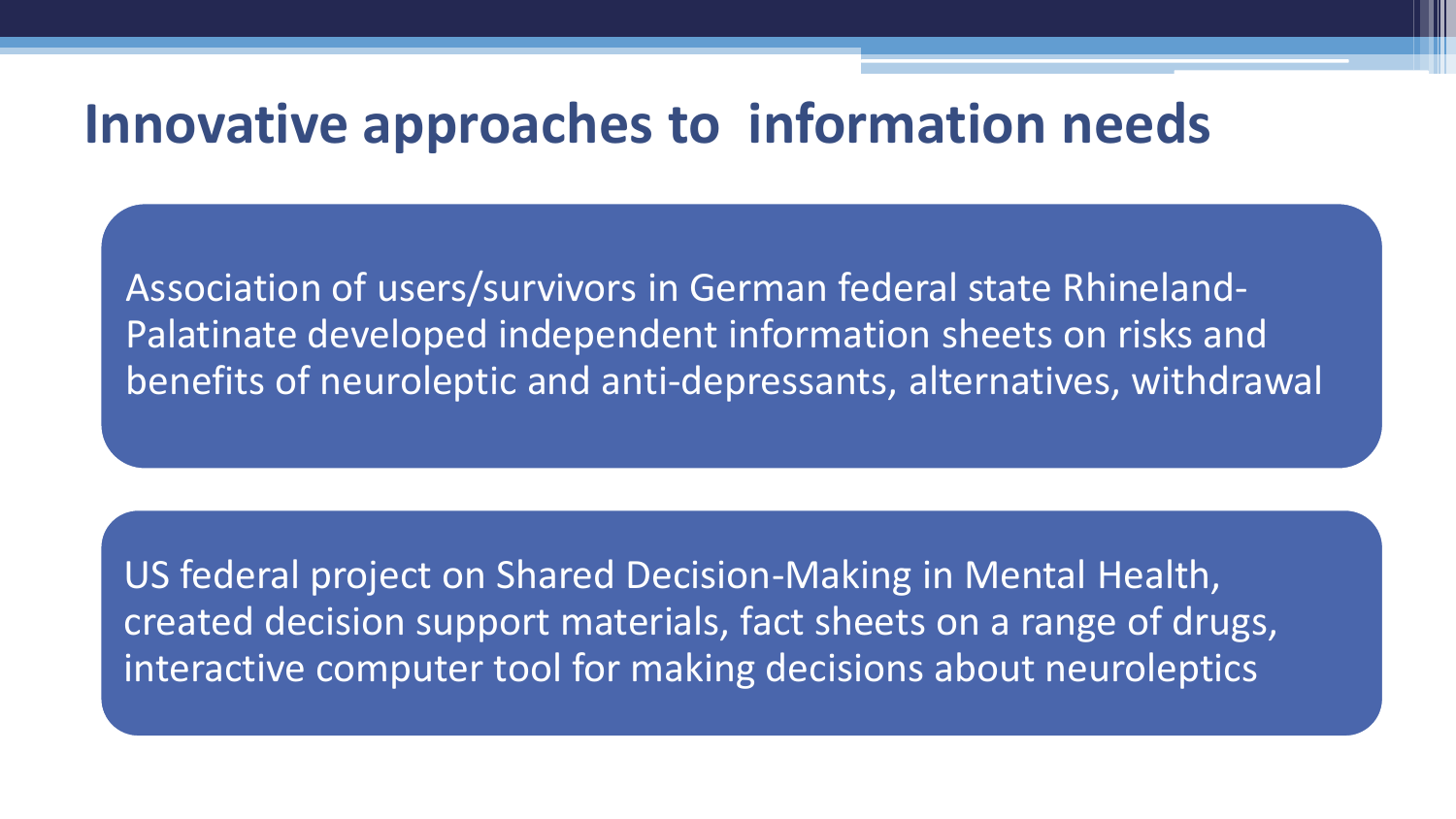#### Rhineland-Palatinate project

Response to local clinic director's refusal to spend time giving patients information on drug effects

Association of users/survivors received grant to create information sheets independent of drug firms' influences

Users/survivors worked with psychiatrists and humanistic anti-psychiatry activist to develop materials over 1 year

**[http://www.antipsychiatrieverlag.de/artikel/gesundheit/pdf/lehmann\\_zeitalter-der-aufklaerung.pdf](https://na01.safelinks.protection.outlook.com/?url=http://www.antipsychiatrieverlag.de/artikel/gesundheit/pdf/lehmann_zeitalter-der-aufklaerung.pdf&data=02|01|dpenney@ahpnet.com|9cf1ec58f1d748858cc108d50bc04d3b|114781441f1e4831b0bca3b55ed9b137|0|1|636427842934948457&sdata=3zvn01sLMMoWTN/t6Yg3c/HJunWP7ciCyyt15YfiQDY=&reserved=0)**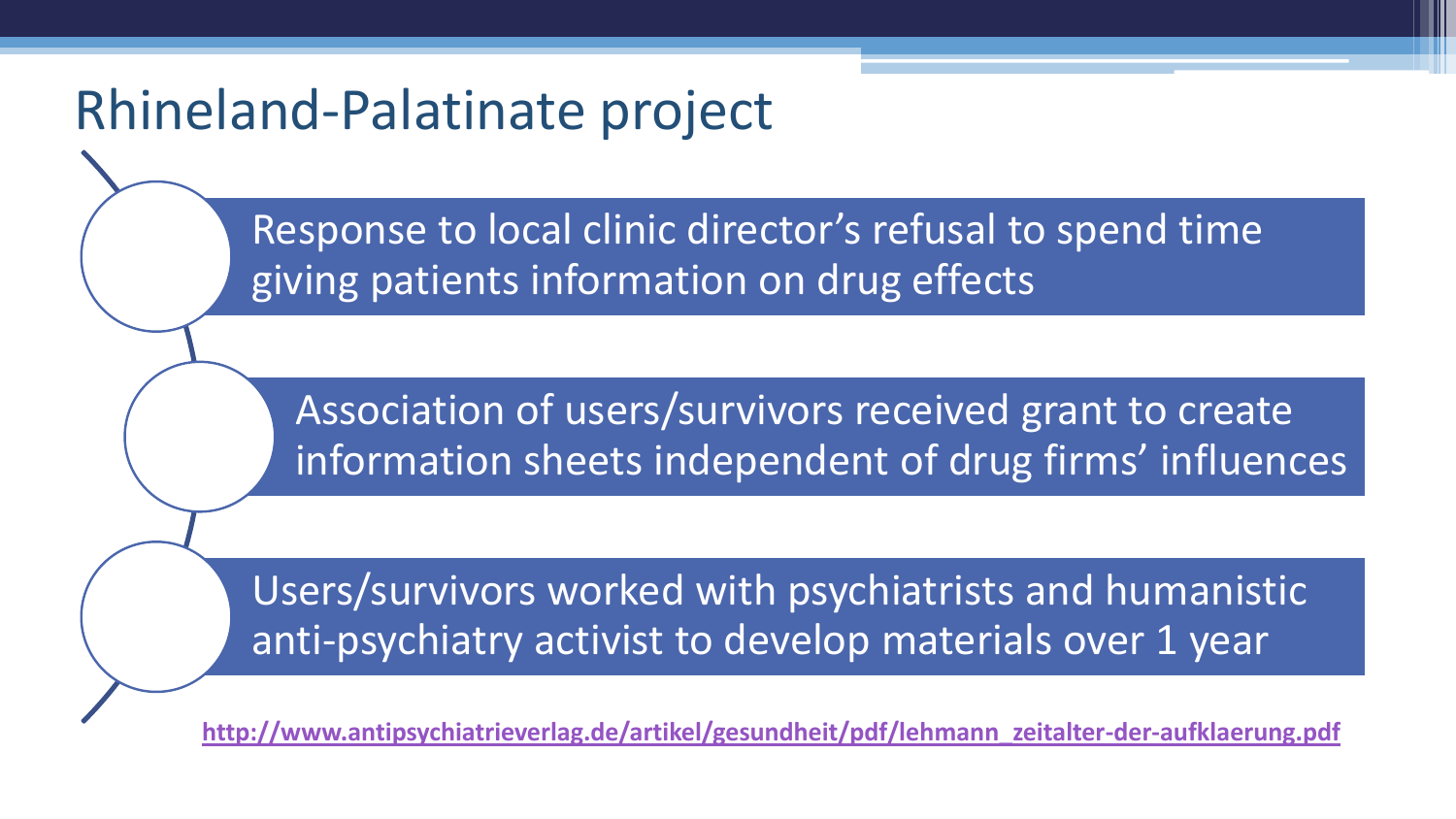#### Rhineland-Palatinate project



#### Aufklärungsbögen Antipsychotika



Result: information booklet on neuroleptics and antidepressants in plain, accessible language

User/survivor group distributed locally; eventually, will distribute across Germany

Given decades of psychiatric patients' marginalization, this is a step towards equality before the law

**<http://www.lvpe-lp.de/sites/default/files/pdf/aufklaerungsbogen-nl.pdf>**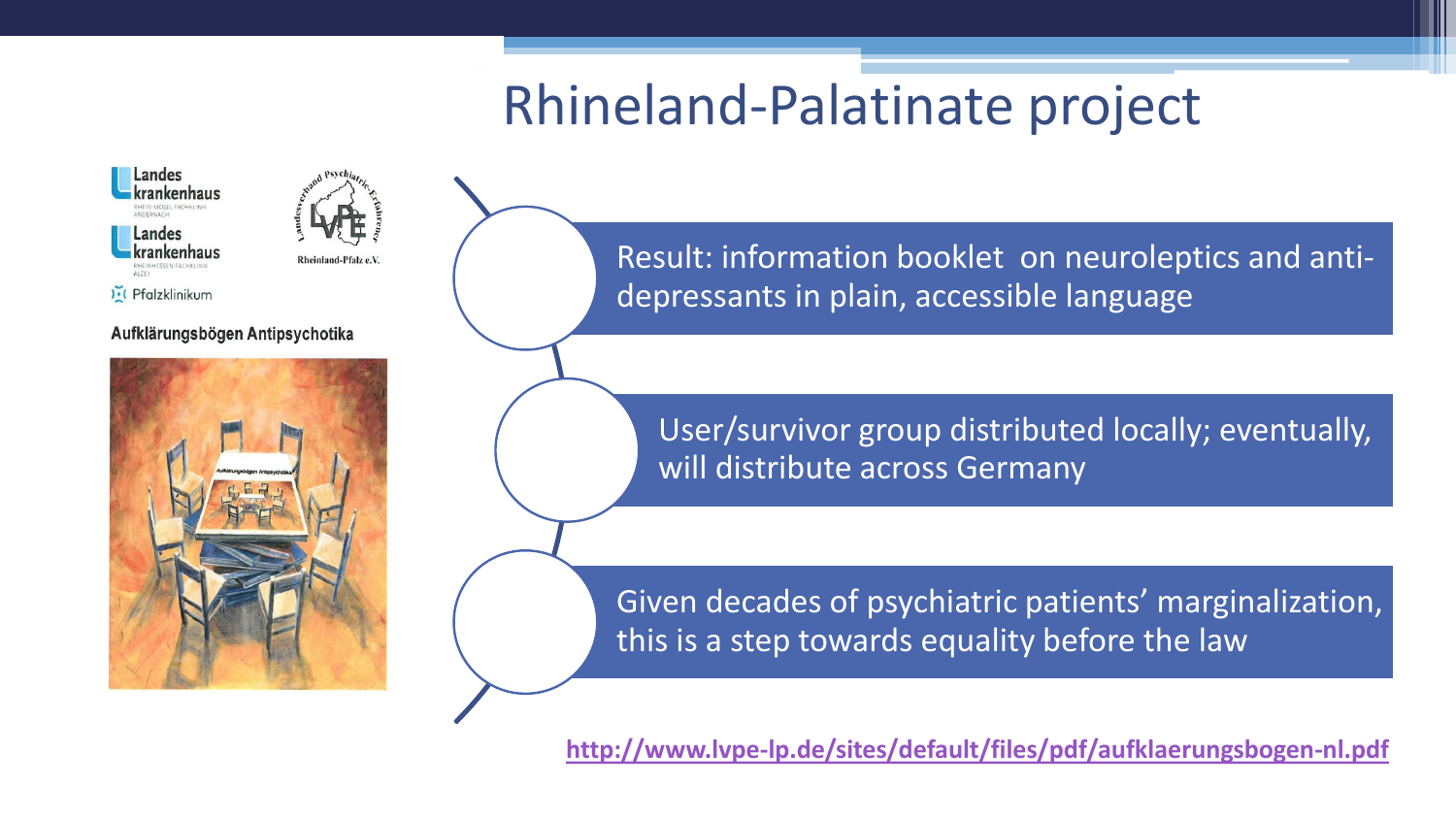#### **Shared Decision Making** in Mental Health

#### Welcome

Shared decision making (SDM) is an emerging best practice in health care and mental health services. It pairs a style of communication and decision making tools to help balance clinical information about mental health conditions and treatment options with an individual's preferences, goals. and cultural values and beliefs.

Shared Decision Making

#### Print & Video

Information on shared decision making topics: Issue Briefs, Brochure, Tip sheets, and how to videos for administrators. providers, and service users.

Workbooks **O** 

Step-by-step decision support resources: The workbooks are practical tools that may be copied and used by individuals and families, as well as in peer support and service program activities.

Help: Quickly learn how to use this interactive tool!



A computer-based tool to help you consider the role of antipsychotic medications in your recovery plan.





Tip sheets and fillable Worksheets: Handy, 1-2 page tools that may be copied and used in multiple ways by individuals, families, and peer support and service providers.



**<http://media.samhsa.gov/consumersurvivor/sdm/StartHere.html>**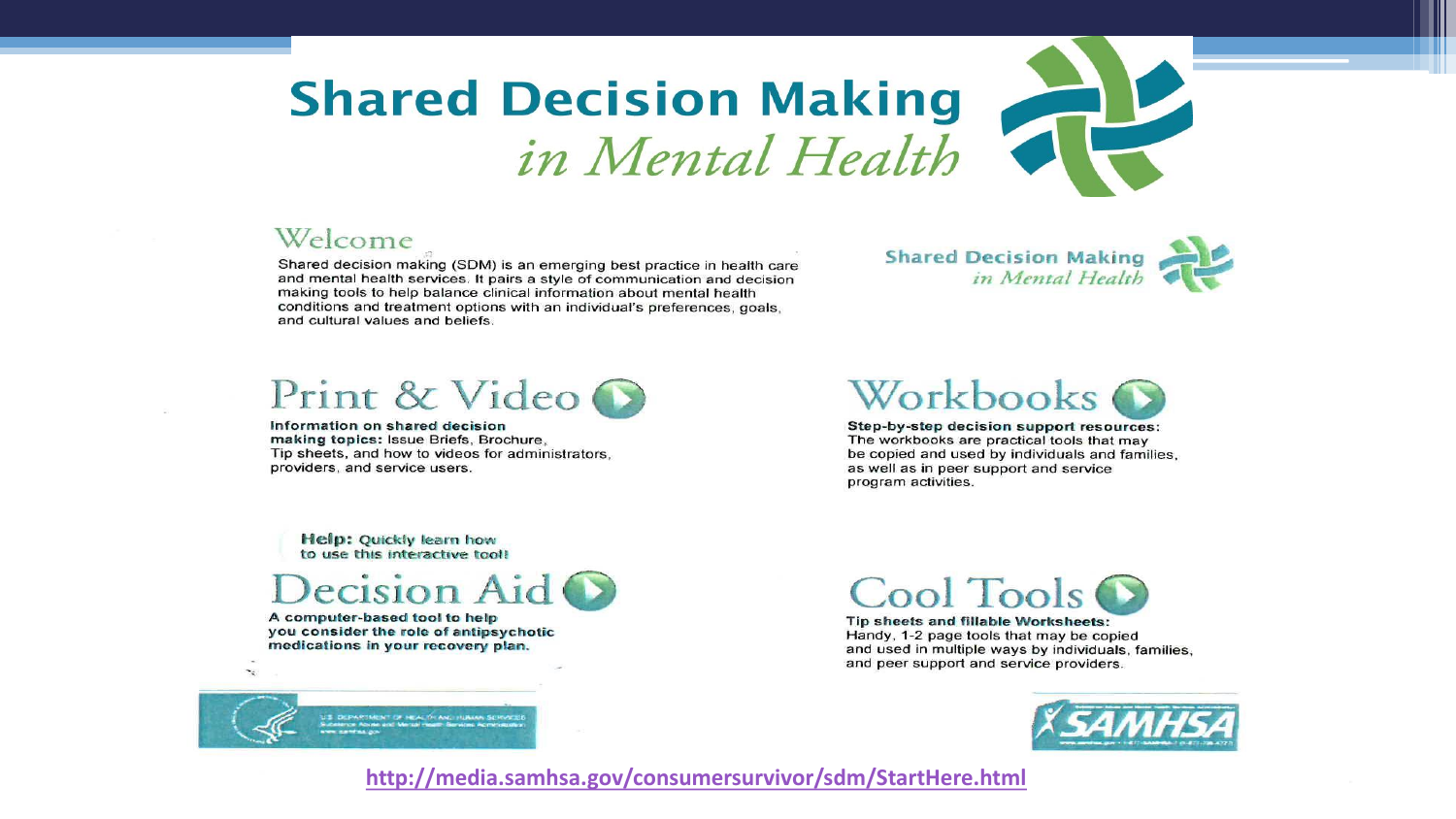#### **Computer-based decision aid on neuroleptics**



**<http://media.samhsa.gov/consumersurvivor/sdm/StartHere.html>**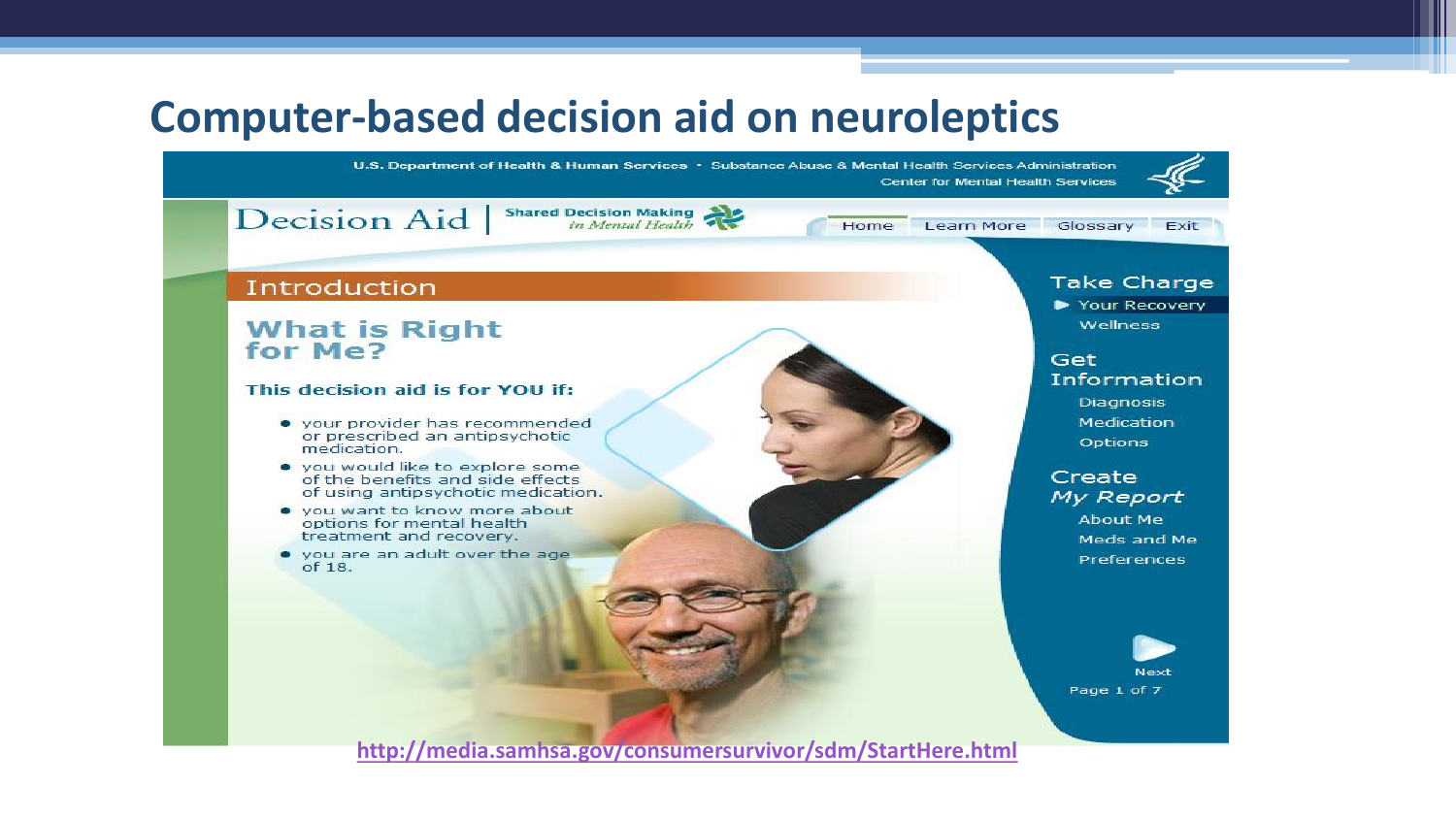#### **Psychiatric Medication Discontinuation/Reduction Study: How to Safely Come Off Drugs?**

74%: concern about long-term effects, side-effects prompted discontinuation efforts

Most saw a prescriber, but only 45% rated prescriber as helpful during discontinuation

70% relied primarily on Internet information and social support to cope with withdrawal

Ostrow, Jessell, Hurd, Darrow & Cohen (2017). Discontinuing Psychiatric Medications: A Survey of Long-Term Users. Psychiatric Services, online, July. <https://doi.org/10.1176/appi.ps.201700070>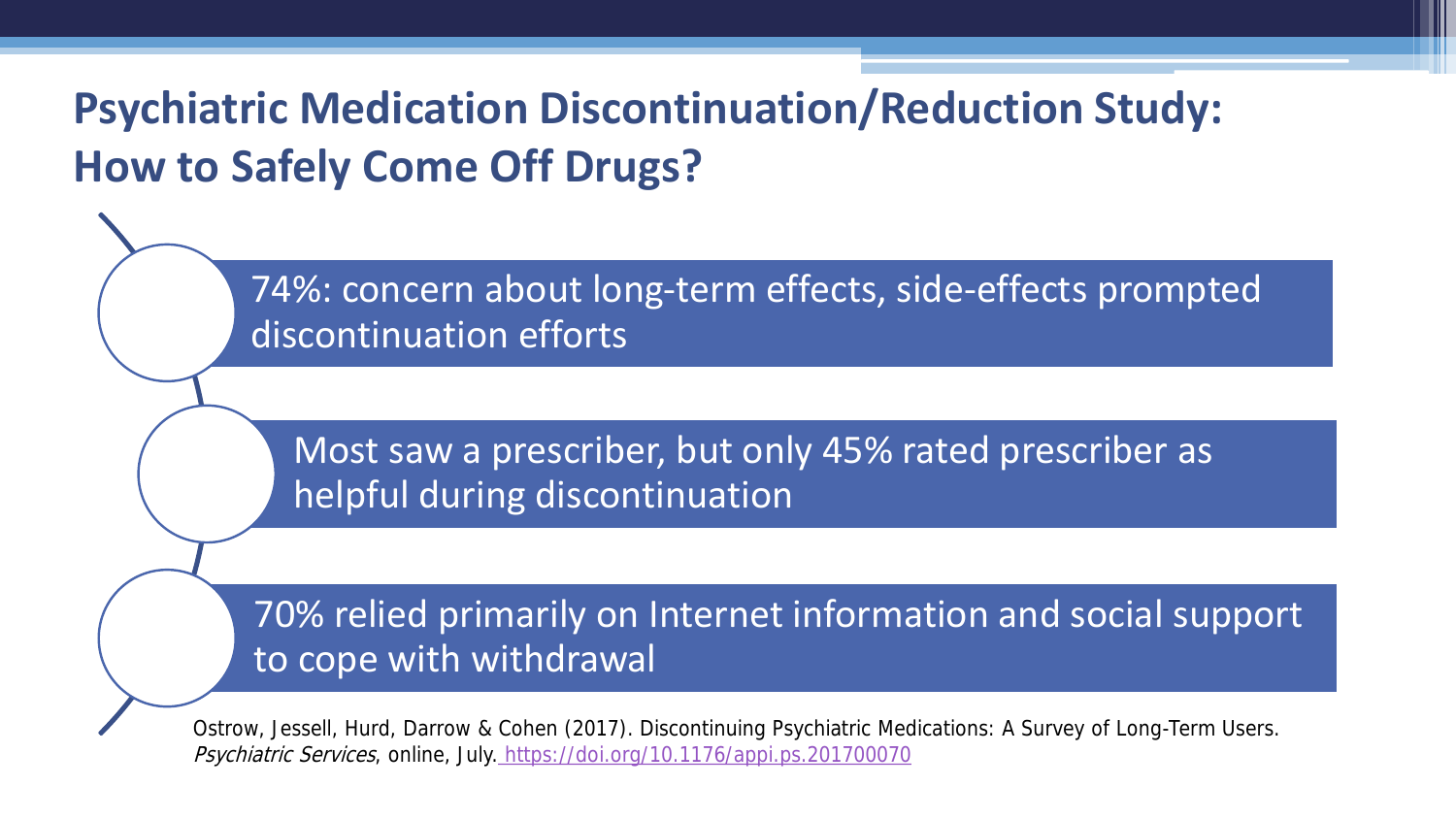#### User-prepared books for people wanting to withdraw



http://www.peter-lehmann- http://willhall.net/comingoffmeds/ publishing.com/books1/withdraw.htm

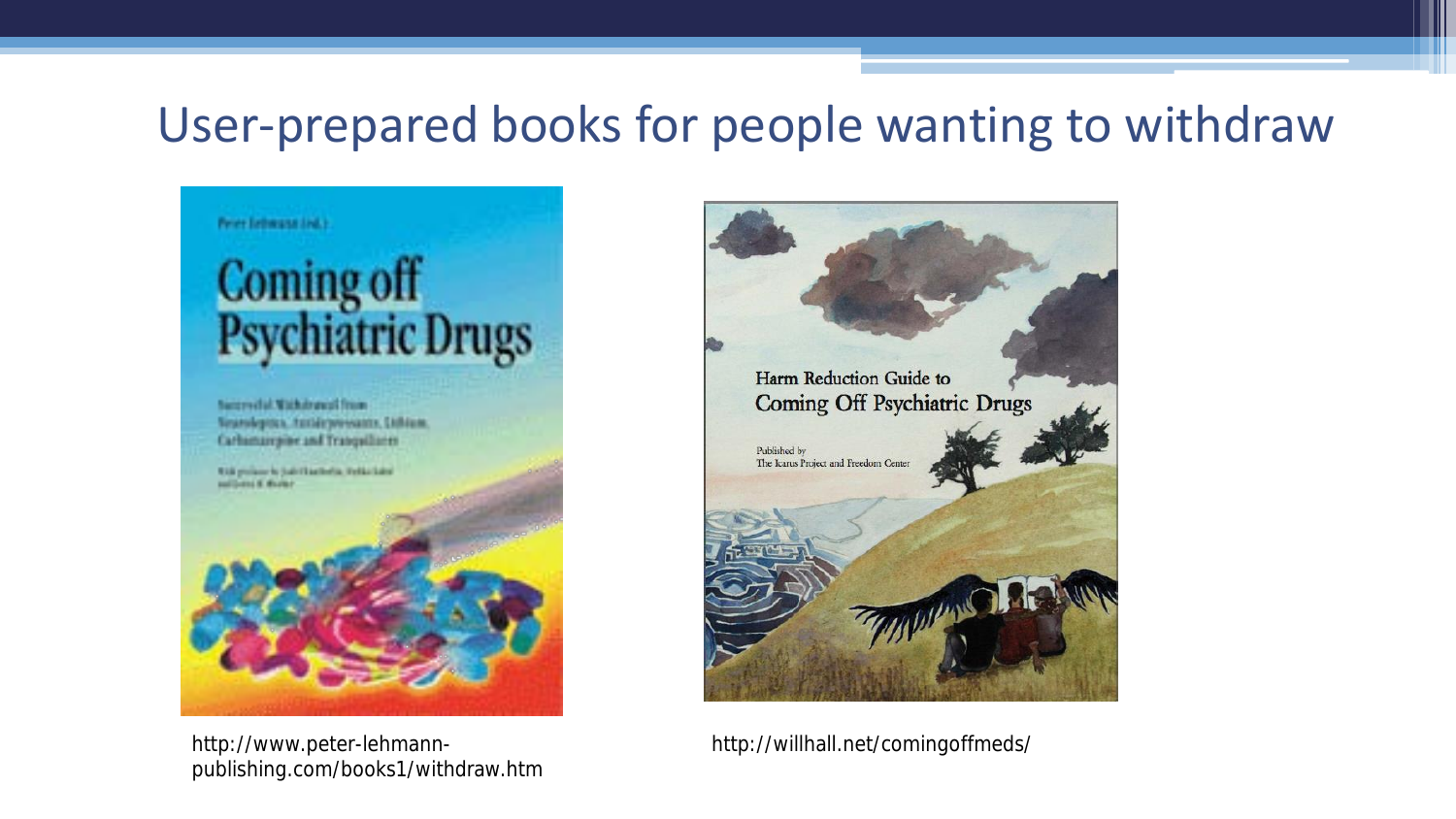#### Examples of Internet resources for withdrawal



- Podcast series on withdrawing from psychiatric drugs
- Talks by professionals and psychiatric survivors who have come off drugs
- Through website Mad in America, which offers many additional resources on withdrawal



- Monica Cassani's award-winning blog: her journey coming off 6-drug cocktail after 20 years
- A rich source of lists of websites, Facebook groups, and other resources for coming off a wide range of drugs
- Shares both painful and joyous lessons learned through experience

**https://www.madinamerica.com/mia-radio-landing/ltw/**

**https://beyondmeds.com/**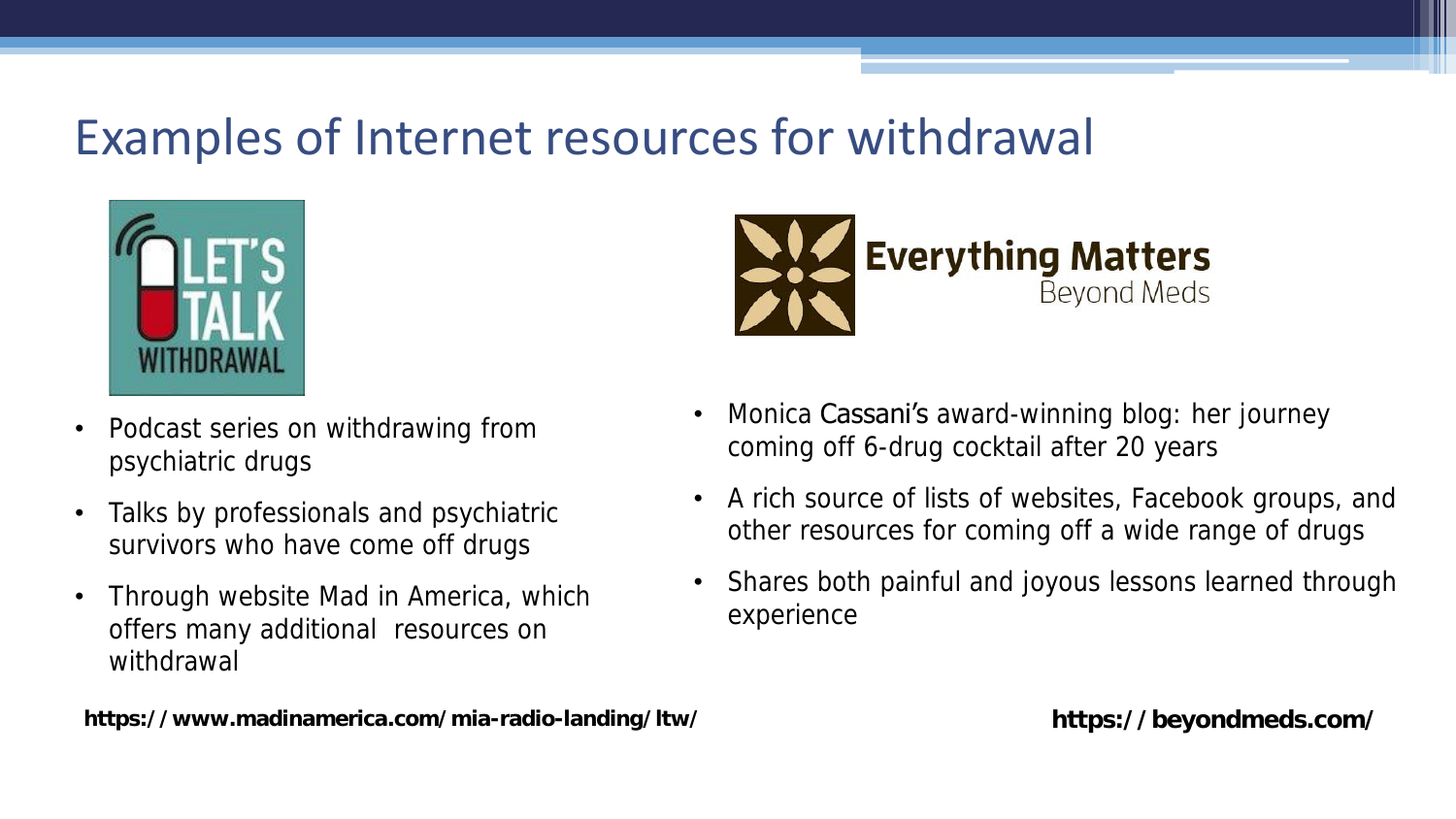#### Additional Resources on Psychiatric Drug Withdrawal



Proprietary websites that offer consultations for pay

Websites of individual practitioners; may include advertising

User-run forums about withdrawing from specific drugs

Many informal resources, need to rate quality or effectiveness